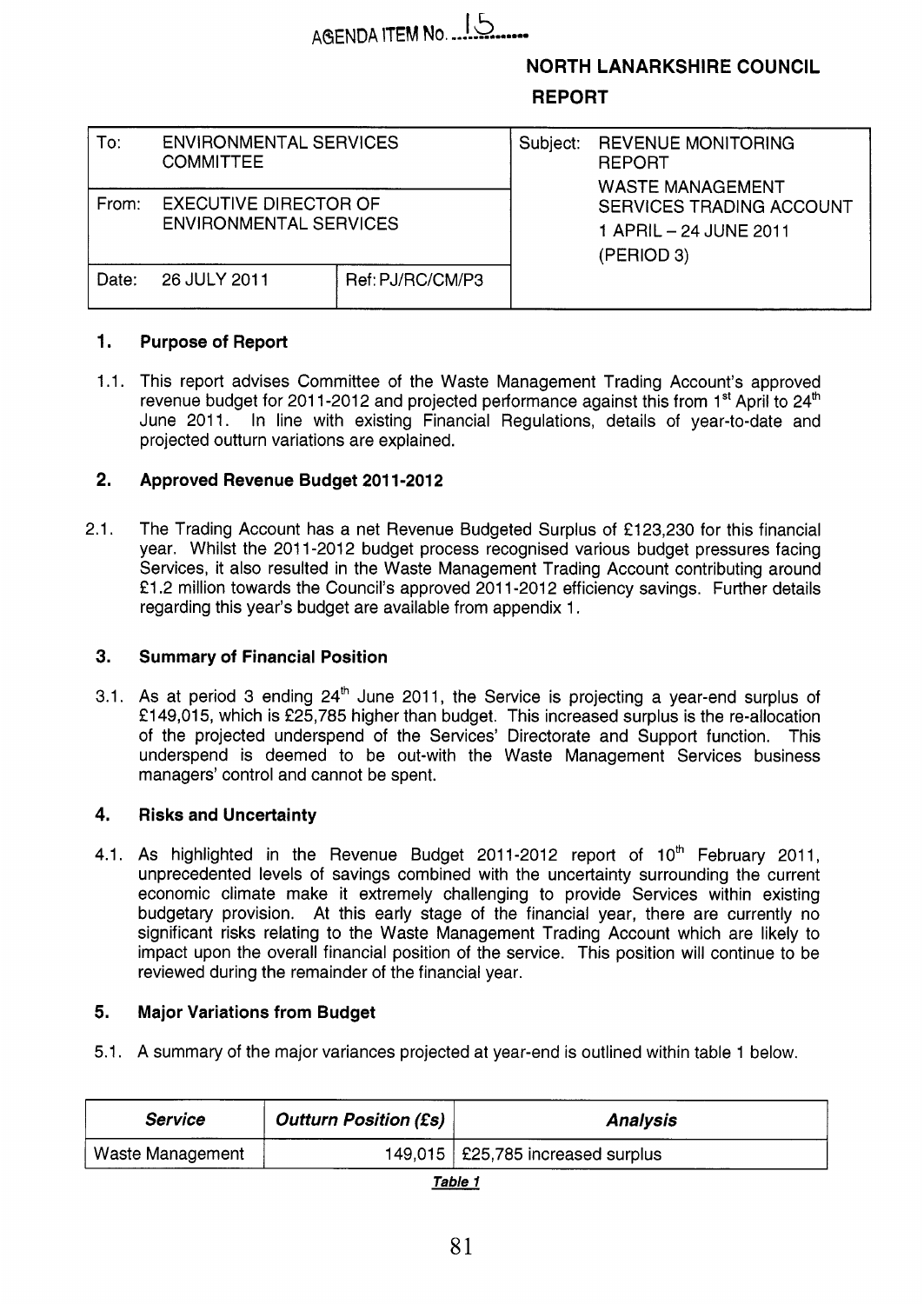- 5.2. The key points to note regarding the projected outturn position include:
	- 5.2.1. Within Supplies & Services a €50,000 overspend on materials/subcontractors is expected. This overspend includes the cost of pest control and other day to day items.
	- 5.2.2. Within Transport, plant and machinery repairs are anticipated to be €30,000 overspent.
	- 5.2.3. The Waste Management Trading Activity budget incorporates a staff turnover requirement of €127,200, equivalent to 4.75 FTE staff. At period 3 there are currently 11 vacancies within the Service with an associated gross saving of €264,103. However, taking into account the staff turnover saving, the cost of funding staff as they work their redundancy notice period (€20,000), and other minor overspends, there is a forecast underspend in employee costs of €96,729

### **6. Management Actions**

- 6.1. Management are continuing to monitor vacancy levels and assess the necessity for new appointments. Sickness absence levels are also being monitored in accordance with the Council's policy.
- 6.2. Management action is also being taken to ensure spend remains within budget, through maximising income and minimising non essential expenditure.

### **7. Financial Concurrence**

7.1. Prepared in accordance with the Scheme of Financial Delegation, the financial information contained within this report has been agreed with the Head of Financial Services.

### **8. Recommendations**

8.1. Members are asked to note the Service's approved 2011-2012 budget and projected performance against this as at 24<sup>th</sup> June 2011.

Paul Jutes

### **PAUL JUKES EXECUTIVE DIRECTOR OF ENVIRONMENTAL SERVICE**

Local Government Access to Information Act: for further information about this report, please contact Robert Colquhoun, Business Service Manager, Finance & Technology Solutions 01 236 632444.